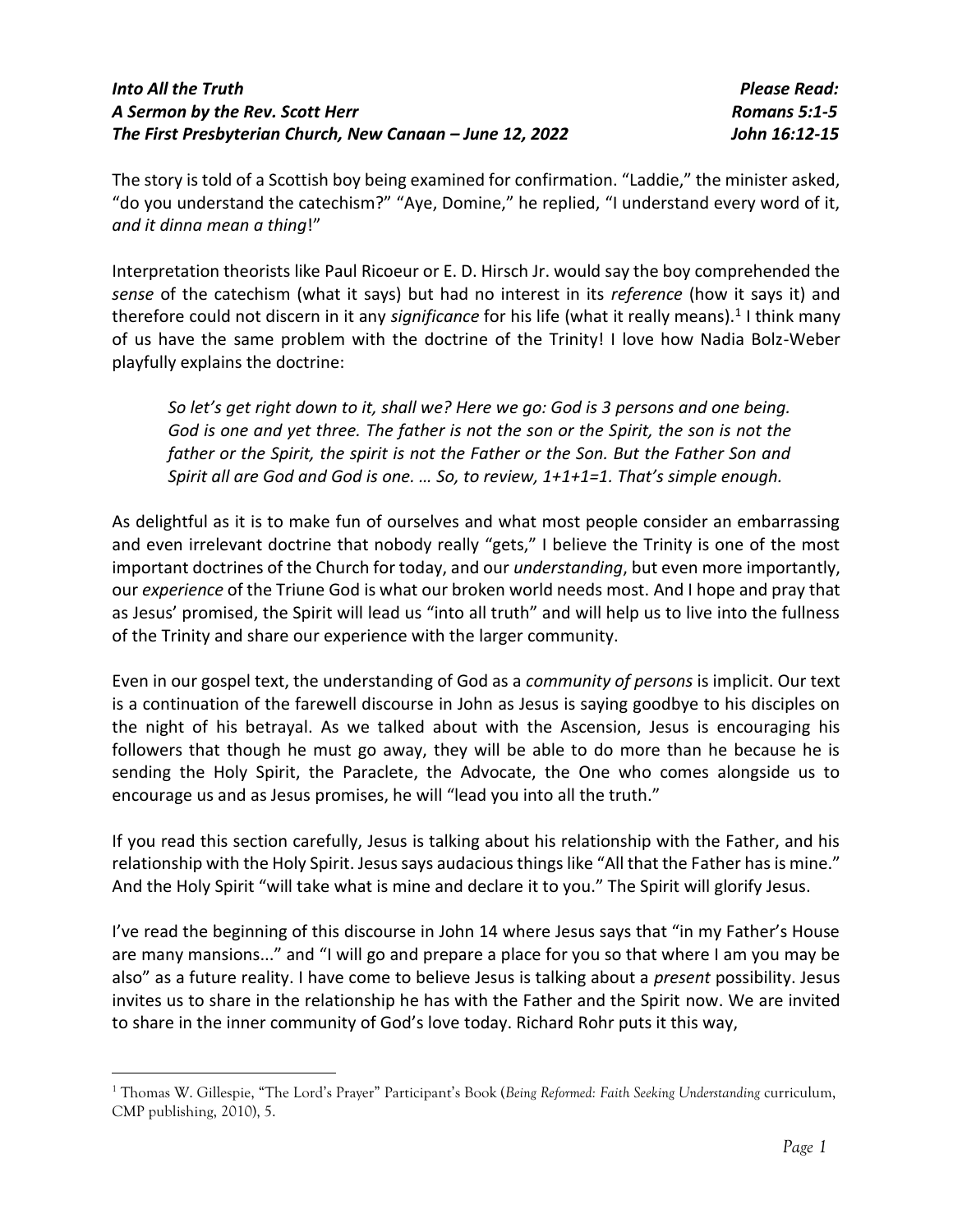*"Full and final participation" was learned from Jesus, who clearly believed that God does not so much promise us a distant heaven but invites us into the Godself as friends and co-participants today. Remember, I am not talking about a psychological or moral wholeness in human persons, which is never the case, and why most people dismiss this doctrine—or feel incapable of it. I am talking about a divinely implanted "sharing in the divine nature," which is called the indwelling spirit or the Holy Spirit (Romans 8:16–17). This is the foundation on which we must and can build and rebuild a civilization of life and love.*

In other words, even when we have failed with all of our best attempts, even when the bottom drops out of our reality, when we are at rope's end, *God is mysteriously present to us*. Karl Barth considered our text from Romans 5:1-5 to be the highpoint of Paul's most important theological book.

I preached this text at *Westminster Presbyterian Church* in Gulfport, Mississippi after the 2005 Hurricane *Katrina* hit. I had never seen such destruction. It's impossible to describe the devastation Katrina inflicted on that whole area. 1,800 people died and damages were estimated at \$125 billion). A huge swell moved inland, picked up everything, houses, cars, boats, and just carried it all back out to sea about a mile off the coast and dumped it in the ocean. All that was left was concrete slabs along coastal route 90 where mansions and apartment complexes used to stand proudly facing the water. Only the foundations were left...

Paul was writing to Christians in Rome who were experiencing tremendous loss and suffering. Persecution left them wondering if they were abandoned by God. It would be only a matter of years before the Christians would be literally thrown to the lions as circus entertainment. It's a paradox how in the midst of some of the most difficult suffering and pain, God's presence and peace is perfected. I don't understand it, but I think it has to do with the work of the Spirit, and how God meets us where we are when we least expect it.

The point is that we have "access" to God's healing presence, or peace, here in the Greek *irene*, which means healing of fragmentation, healing of ourselves, healing of our communities, healing of our moral and ethical failures, healing of the violence that too often afflicts our land. We have access through faith to the inner life of the Trinity, the divine community of love, by grace... It's free! We are simply offered this access because God is generous and compassionate and welcomes us into the healing divine community of love...

I like what Barth says in his commentary, "By grace we have penetrated the meaning of reality. We see the paradox of existence. We see the Risen Christ in the Crucified Christ. We see the Risen Christ in the Abandoned Christ. We see the Risen Christ in the forsaken Christ." Jürgen Moltmann takes this up in his book *The Crucified God*, because this is really important: At the cross, God experienced abandonment. The Son experienced abandonment. The Spirit experienced abandonment. The Triune God took into God's self the suffering and pain of abandonment, and then overcame it in the resurrection. And so all who are in Christ will never be abandoned by God! There is no suffering God cannot redeem or through which God cannot bring renewal.